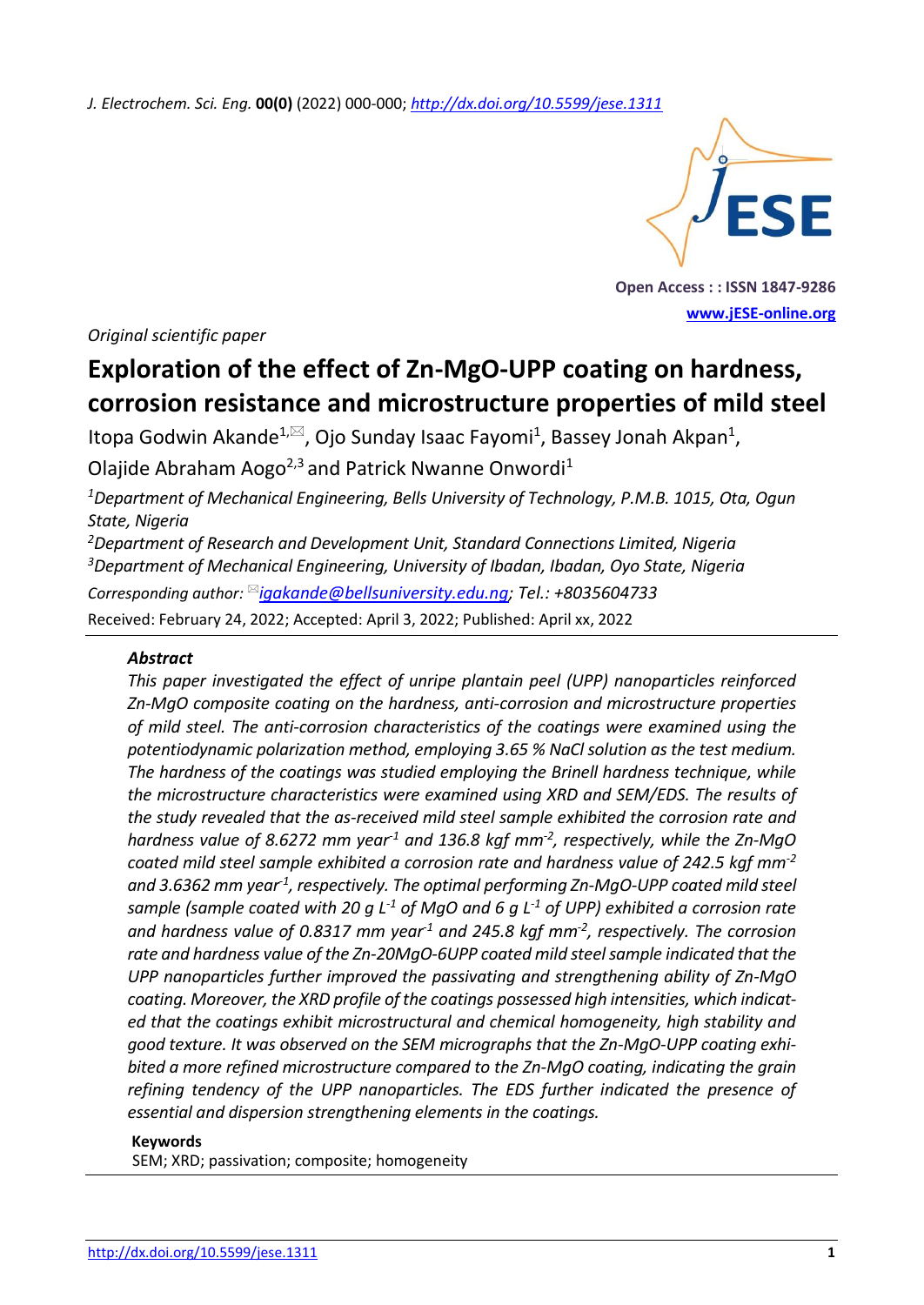## **Introduction**

The deterioration and operational failure of mild steels have been studied extensively due to their continued relevance in the manufacturing and construction industries [1]. As one of the leading engineering materials, the ready availability and low cost of mild steel have engendered their choice and usage for several engineering applications [2,3]. In spite of the continuous usage of many grades of mild steel, corrosion degradation on exposure to environmental contaminants within a short time of application has reportedly been a challenge [4,5]. It has also been reported that while the corrosion degradation of mild steel occurs rapidly in applications such as petrochemicals, marine and automotive, the corroded segment ultimately exhibits poor microstructure and diminished mechanical properties [6,7], which has led to the failure and total breakdown of structures [8].

Besides failure and total breakdown consequences, corrosion degradation and loss of mechanical properties have resulted in undesired circumstances such as higher maintenance cost, loss and contamination of products, plant shutdown, expensive overdesign and reduction in production efficiency [9,10]. Even though numerous materials have been employed as surface protectors for mild steel, a number of these materials reportedly failed too early, while other seemingly effective materials were regarded inappropriate and toxic to the environment of application [11,12]. For instance, aluminium oxide  $(A_2O_3)$  as a protective barrier is limited by its dissolution and instability in a few corrosive media, while titanium oxide  $(TiO<sub>2</sub>)$  has provided more reliable protection due to its chemical stability [13]. However, the improvement of mechanical characteristics and corrosion resistance of mild steel has been accomplished via the combined electrodeposition of  $Al_2O_3$  and some metals such as nickel (Ni), zinc (Zn) and copper (Cu) [14,15]. The surface of mild steel and other metals have been successfully coated through the electrodeposition process [16], which has been reported as one of the most broadly used techniques [17].

Coatings produced through the electrodeposition method have also been confirmed durable for metal protection in material engineering over the years [18]. With the aid of electrodeposition certain essential properties have been incorporated into the surface of materials while still retaining their valuable characteristics [19,20]. The deposition of thin film on mild steel through electrodeposition has provided isolation for the metal surface against the surrounded corrosive environments. The thin film may, on occasion, act like galvanized steel where the film oxidizes or corrodes in preference to the metal beneath [21-23]. More so, environment-friendly materials such as by-products of fruit and agricultural wastes have been incorporated into some alloys for their reinforcement. For instance, included in Al6063 were nanosized carbonized chicken bone particles to enhance its microstructural characteristics, corrosion resistance and mechanical properties [24]. Moreover, concrete was strengthened using unripe plantain peel ash. The strengthening effect of the ash could be ascribed to the existence of compounds such as  $Al_2O_3$ , CaO, SiO<sub>2</sub>, Fe<sub>2</sub>O<sub>3</sub> and MgO in the ash [25]. In this present research, unripe plantain peel (UPP) particles were added to Zn-MgO coating, and the effect of UPP on the corrosion, hardness and microstructural properties of Zn-MgO coating were examined. The effect of Zn-MgO-UPP coating on the properties of mild steel was also investigated. The UPP nanoparticles were included with the aim of enhancing the eco-friendliness of the coating.

## **Experimental**

## *Source of mild steel and deposit materials*

Table 1 indicates the percentage weight of constituents in the mild steel plate used, procured in Ogun State, Nigeria. The chemical composition of the mild steel was determined using an X-ray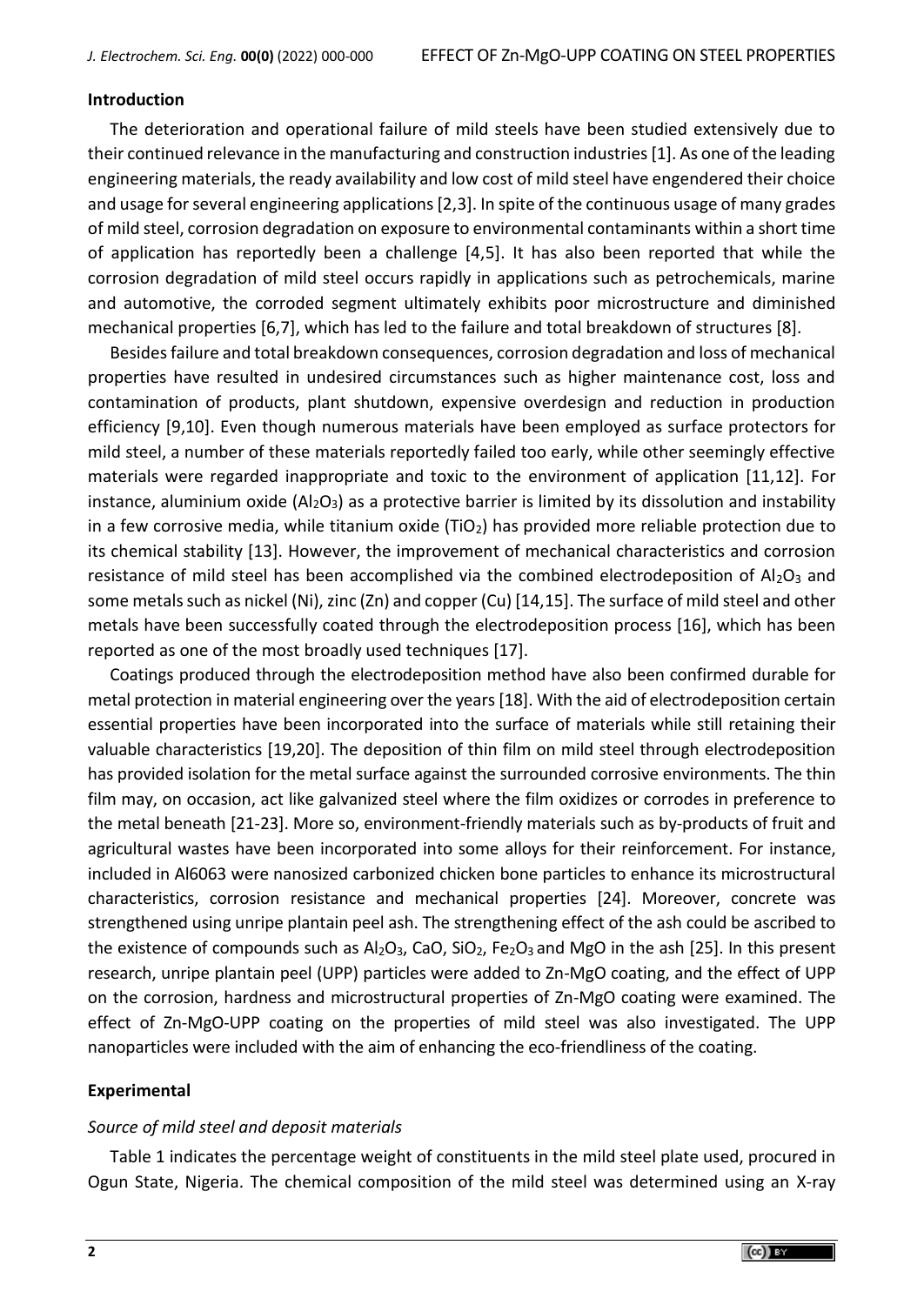fluorescence spectroscopy, through which 99.145 % iron was observed. The major deposit material (zinc bar) was also purchased in Nigeria, Ogun State. The zinc bar was also observed to contain 99.5 % zinc. Moreover, the other deposit materials, such as the nano-size unripe plantain peel (UPP), magnesium oxide (MgO) and reagents, were likewise sourced in Ogun State.

| Element                                            |  |  |  | Ni | Mn |  |              |  |
|----------------------------------------------------|--|--|--|----|----|--|--------------|--|
| Content, wt. % 0.152 0.184 0.032 0.006 0.461 0.008 |  |  |  |    |    |  | 0.012 99.145 |  |

*Table 1. Composition of constituents in the mild steel used* 

## *Preparation of materials prior to coating*

The as-received mild steel plate was cut to samples of dimension 60  $\times$  30  $\times$  2 mm and polished with emery papers of different grades to remove corrosive scales and oxide layers on the surface of the samples. The zinc bars (anodes) of dimension 80×40×20 mm were also rinsed in distilled water and cleaned to get rid of some surface impurities. The UPP nanoparticles were produced from unripe plantain peels. The peels were dried and ground to a nano-size form of about 25 μm. The surfaces of the polished mild steel samples were cleaned by immersion in 0.01 M  $Na_2CO_3$  for 10 s and pickled in 10 % HCl at room temperature of 25.4 °C for 10 s in preparation for the electrodeposition.

## *Preparation of coating bath*

Four coating baths were prepared in beakers containing 1000 litres of deionized water after a preliminary run of experiments. The weighed particles and reagents were poured into the beakers and stirred vigorously to dissolve. For the Zn-MgO-UPP baths, the mass concentration of MgO was held constant at 20 g L<sup>-1</sup>, while the concentration of the UPP nanoparticles was varied (2, 4 and 6 g L<sup>-</sup> <sup>1</sup>). The Zn-MgO bath was prepared without UPP nanoparticles. Table 2 shows the bath formulation for the coatings.

| Coating bath constituents       | Mass concentration, $g L^{-1}$ |
|---------------------------------|--------------------------------|
| ZnO                             | 20                             |
| <b>UPP</b>                      | 0,2,4,6                        |
| Boric acid                      | 10                             |
| Thiourea                        | 10                             |
| Na <sub>2</sub> SO <sub>4</sub> | 5                              |
| K <sub>2</sub> SO <sub>4</sub>  | 5                              |
| ZnSO <sub>4</sub>               | 15                             |
| MgSO <sub>4</sub>               | 20                             |
| ZnCl                            | 20                             |

## *Electrodeposition process*

The coating of the steel samples through electrodeposition was accomplished in accordance with the ASTM A53M standard. Before the initiation of the coating, the developed bath was heated to 45 °C and kept constant. The zinc anodes were inserted in the bath 5 cm apart and connected to the positive terminal of the rectifier, while a mild steel sample (cathode) was connected to the negative terminal of the rectifier. The electrolyte in the bath was stirred constantly at the rate of 200 rpm during the deposition process to reduce the particle agglomeration and aid the particles electrophoresis (migration of ions to the cathode). The deposition was achieved at the current density of 1.5 A cm<sup>-2</sup>, a voltage of 2.5 V and a time of 20 minutes. Table 3 indicates the process parameters employed for the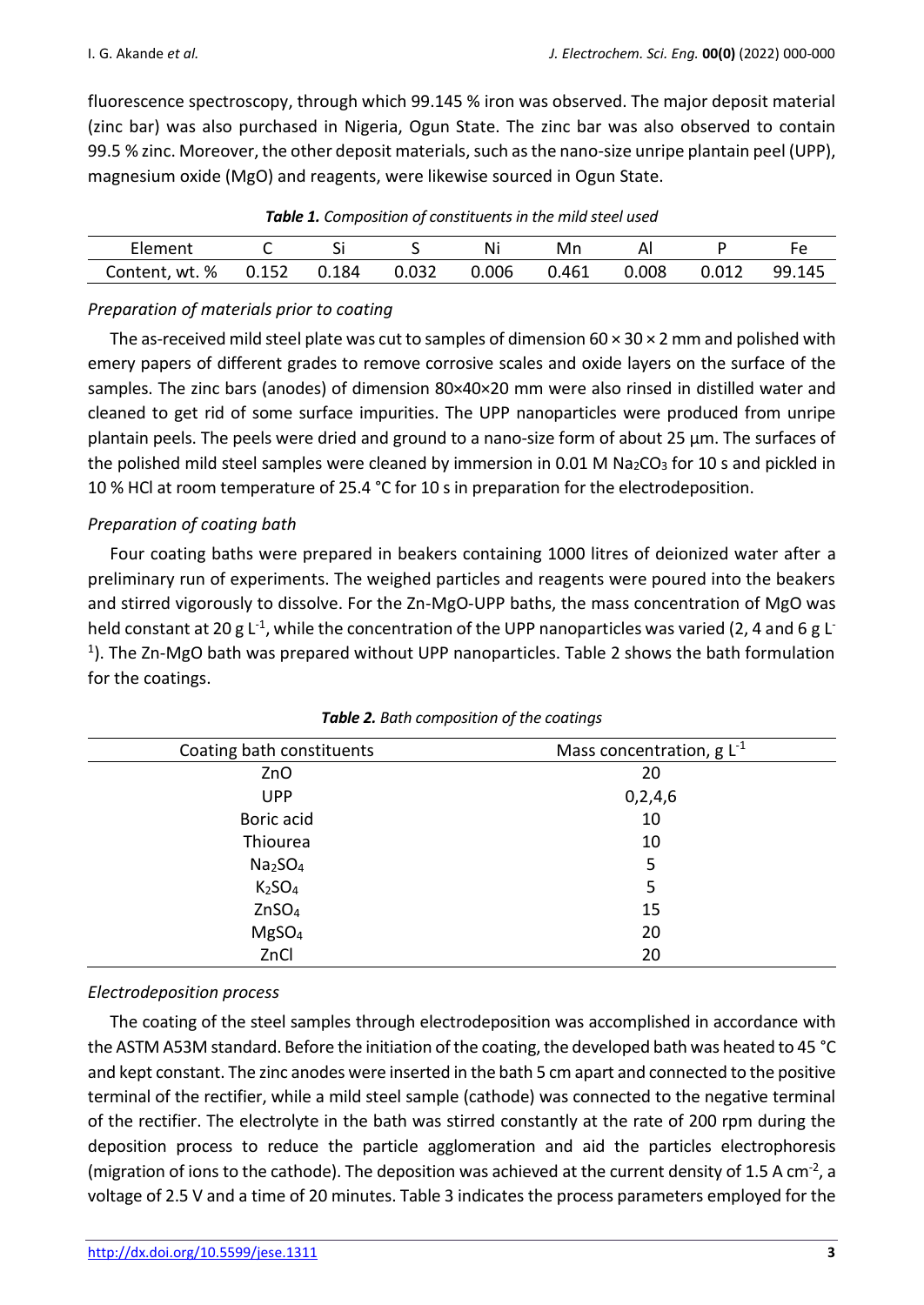deposition, which were arrived at after some preliminary experimental runs. The coatings developed, whose cross-sections are shown in Figure 1, were thereafter dried in natural air and sectioned to 15×10×2 mm for the desired characterizations. The nomenclatures of the coated steels are as follows: Zn-20MgO (Zinc deposit with 20 g of magnesium oxide), Zn-20MgO-2UPP (Zinc deposit with 20 g of magnesium oxide and 2 g of unripe plantain peel particles), Zn-20MgO-4UPP (Zinc deposit with 20 g of magnesium oxide and 4 g of unripe plantain peel particles) and Zn-20MgO-6UPP2UPP (Zinc deposit with 20 g of magnesium oxide and 6 g of unripe plantain peel particles).



*Figure 1. Cross-sections of coated samples* 

| Parameters                          | Value |
|-------------------------------------|-------|
| pH                                  | 4.8   |
| Cell voltage, V                     | 2.5   |
| Current density, A cm <sup>-2</sup> | 1.5   |
| Time, min                           | 20    |
| Stirring rate, rpm                  | 200   |
| Temperature, <sup>o</sup> C         | 45    |

## *Characterization of samples*

The thickness of the developed coatings was examined using a mini thickness gauge with  $\pm$  0.05 accuracy. The thickness of each coating was examined in three different portions on the samples, and the average thickness was calculated. The corrosion properties of the coatings were investigated in a three-electrode system (reference, counter and working electrodes) containing simulated seawater (3.65 % NaCl solution) following the ASTM G102 standard. The reference electrode is the silver/silver chloride, the counter electrode is a graphite rod, while the working electrode is the uncoated or the coated steel sample embedded in epoxy. Using an Auto lab PGSTAT 101 and a computer system on which NOVA 2.1.2 software was installed, the polarization curves were generated at a scan rate of 0.005 V s<sup>-1</sup>, between -1.5 and 1.5 V versus the open circuit potential (OCP) for 1 hour at a room temperature of 25.3 °C. The corrosion rate and polarization resistance of the samples were estimated using Eqs. (1) and (2), respectively.

$$
CR = \frac{0.00327j_{\text{corr}}w_{\text{eq}}}{\rho}
$$
(1)  

$$
PR = \frac{2.303b_{a}b_{c}}{j_{\text{corr}}(b_{a} + b_{c})}
$$
(2)

where *ρ* / g cm<sup>-3</sup> is the density of the material,  $w_{eq}$  / g is the equivalent weight of the and *j*<sub>corr</sub> is the corrosion current density. The corrosion rate values were obtained in mm year $^{-1}$ .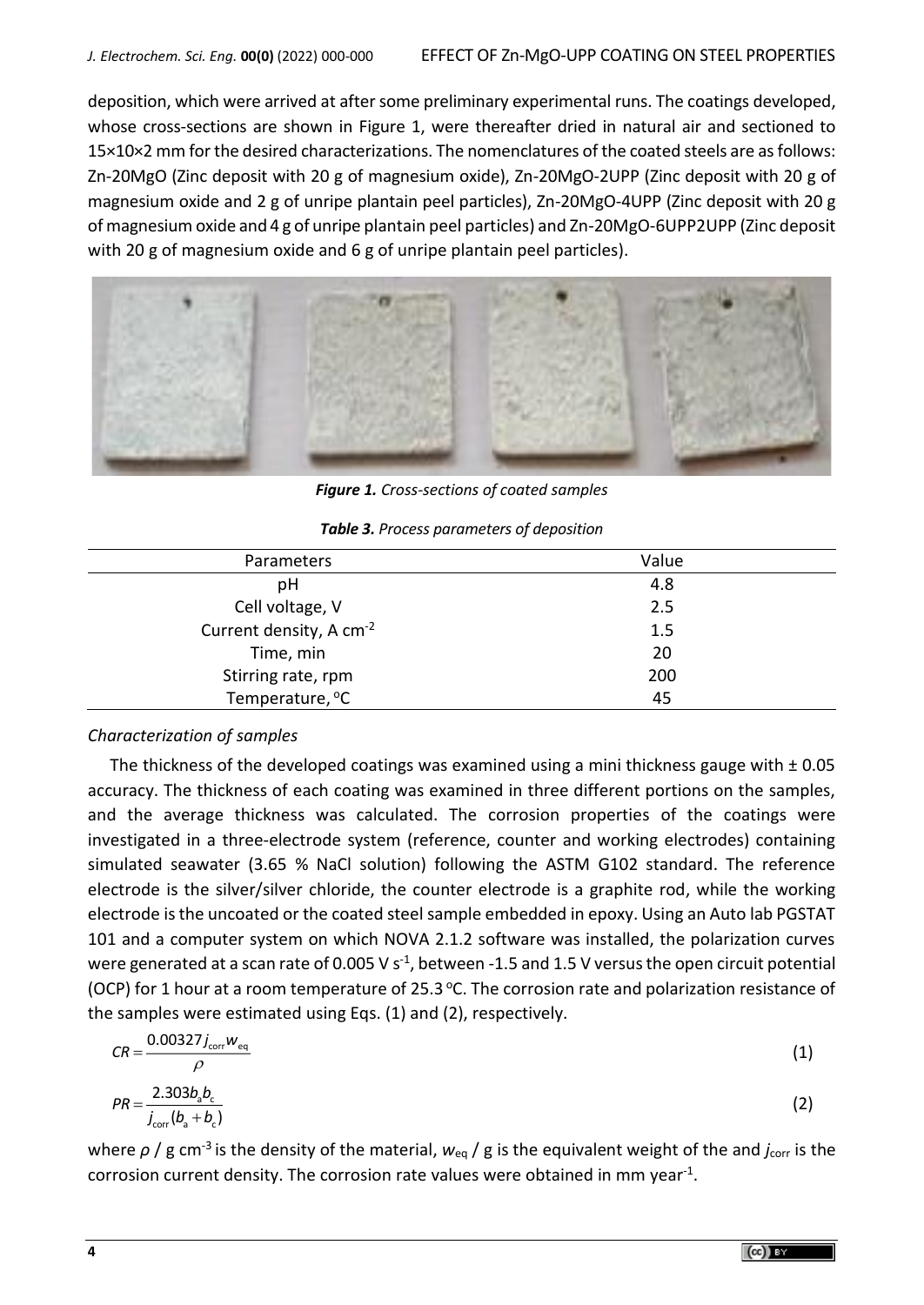Moreover, the microstructure of the coatings was studied using XRD (Rigaku D/Max-lllC model) and SEM/EDS (JOEL JSM-7600F model), while the hardness of the as-received and coated samples was examined in accordance with ASTM A833 standard using the Eseway DVRB-M modelled Brinell hardness machine. This hardness measuring machine has a load-bearing capacity ranging from 2.5 to 187.5 kgf. The test samples were subjected to a load (*P*) of 30 kgf for 30 seconds using a hardened indenting steel ball of diameter (*D =* 10 mm). The indentations diameter (*d*) was measured with a mini microscope. The Brinell hardness values of the materials were then evaluated using Eq. (3).

$$
BHV = \frac{2P}{\pi D\left(D - \sqrt{D^2 - d^2}\right)}
$$
\n(3)

# **Results and discussion**

# *Weight gained by samples and thickness of the coatings*

Table 4 shows the weight gained by the coated samples. The Zn-20MgO coating was observed to possess the largest weight gain of 0.38 g, while the Zn-20MgO-2UPP coating exhibited the least. Similarly, the coating thickness of the samples indicated in Figure 2 conforms to the weight gained. The Zn-20MgO coating was observed to possess the largest thickness of 389.5 μm, while the Zn-20MgO-2UPP coating exhibited the least thickness of 113 μm. Though, the thickness of coatings could influence their stability [26].

| Sample        | Weight before coating, g | Weight after coating, g | Weight gained, g |  |  |  |
|---------------|--------------------------|-------------------------|------------------|--|--|--|
| As-received   | 29.93                    |                         |                  |  |  |  |
| $Zn-20MgO$    | 30.03                    | 30.41                   | 0.38             |  |  |  |
| Zn-20MgO-2UPP | 29.49                    | 29.56                   | 0.07             |  |  |  |
| Zn-20MgO-4UPP | 29.52                    | 29.68                   | 0.16             |  |  |  |
| Zn-20MgO-6UPP | 29.63                    | 29.72                   | 0.09             |  |  |  |

*Table 4. Weight gained by the coated samples*



*Figure 2. Thickness of the coatings* 

Coating thickness could sometimes be proportional to the adhesive strength and other outstanding coating properties [27]. However, the thickest coating might, in some cases, not be the best coating due to the probable existence of internal defects or microvoids [28]. The notably low thickness possessed by the Zn-MgO-UPP coatings could be that the UPP nanoparticles hindered the growth of the grains in the coated matrix, thus producing thin films of good quality, as asserted by M. Islam *et al.* [29].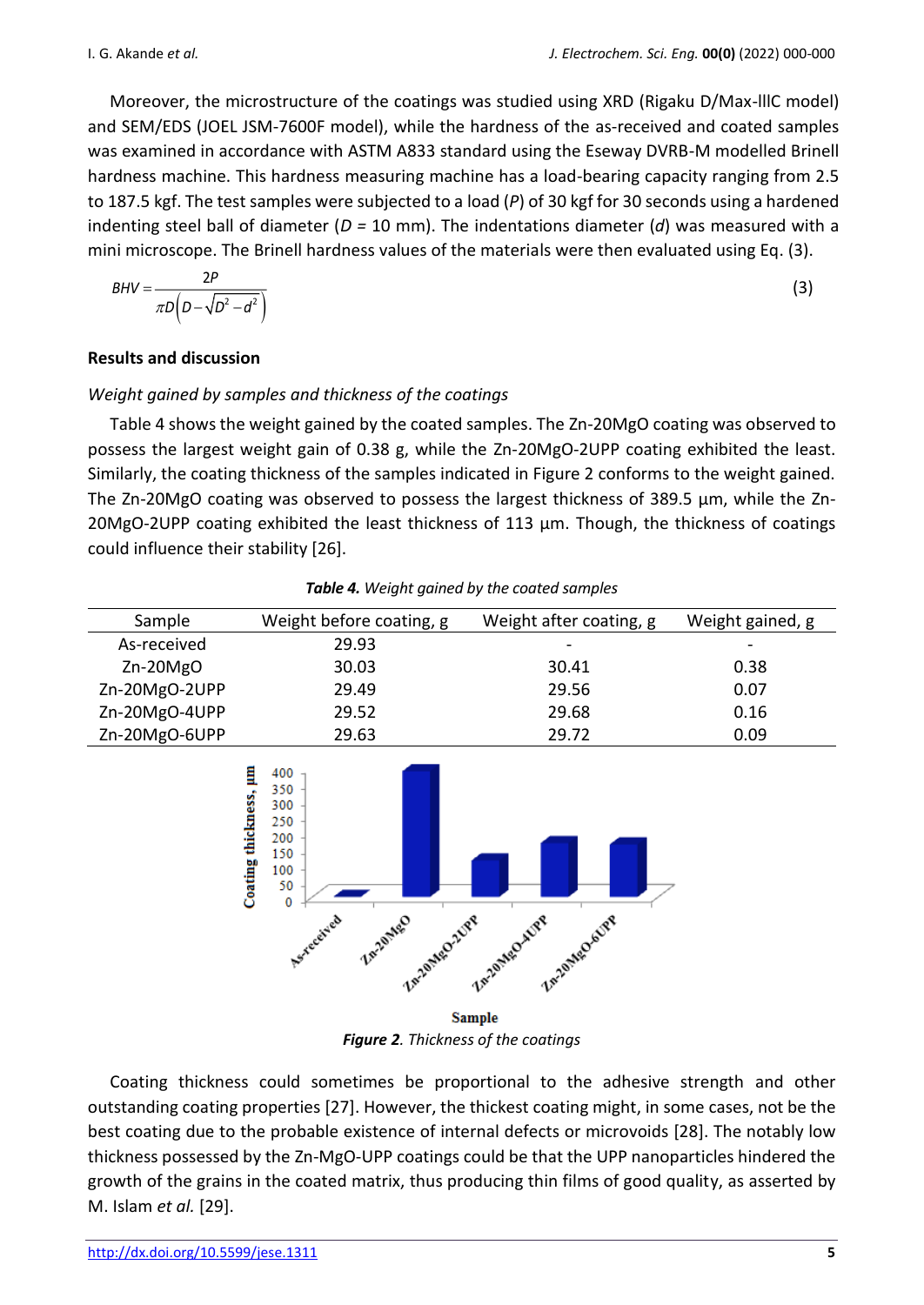## *Corrosion characteristics of the as-received and coated samples*

Table 5 and Figure 3 show the polarization date and polarization curves, respectively. The Zn-20MgO coated sample exhibited better corrosion resistance than the as-received. While the as-received sample possessed the corrosion rate (CR) of 8.6272 mm year<sup>-1</sup>, corrosion current density, *j*corr of 0.74245 mA cm-2 and polarization resistance (*PR*) of 86.45 Ω, the Zn-20MgO coated sample exhibited a lower CR of 3.6362 mm year<sup>-1</sup>, low *j*<sub>corr</sub> of 0.31293 mA cm<sup>-2</sup> and high PR of 195.98 Ω. This indicated the Zn-20MgO coated sample provided an inhibitive effect against the entrance of the NaCl solution into the active sites of the steel [30,31]. The Zn-MgO-UPP coatings were observed to exhibit superior corrosion resistance compared to the Zn-20MgO coatings. Relative to the entire samples, the Zn-20MgO-6UPP coated sample exhibited the lowest *CR* and *j*<sub>corr</sub> of 0.8317 mm year<sup>-1</sup> and 0.071578 mA cm<sup>-2</sup>, respectively. This indicated that the Zn-20MgO-6UPP coating provided the best corrosion resistance against the dilapidating effect of the corrosive ions from the 3.65 % NaCl solution. The reason for this could be the doping effect of the UPP nanoparticles, filling the nanoholes in MgO coating and providing supportive covering against the diffusion of the chloride to the anodic and cathodic sites of the steel [32,33].

| Sample        | $E_{\text{corr}}/V$ | $j_{\text{corr}}/$ mA cm <sup>-2</sup> | $CR /$ mm year <sup>-1</sup> | PR / Q |
|---------------|---------------------|----------------------------------------|------------------------------|--------|
| As-received   | $-0.7991$           | 0.742                                  | 8.6272                       | 86.45  |
| $Zn-20MgO$    | $-0.6785$           | 0.313                                  | 3.6362                       | 195.98 |
| Zn-20MgO-2UPP | $-0.7986$           | 0.187                                  | 2.1742                       | 198.9  |
| Zn-20MgO-4UPP | $-1.3235$           | 0.106                                  | 1.2344                       | 274.51 |
| Zn-20MgO-6UPP | $-0.7994$           | 0.072                                  | 0.8317                       | 712.91 |
|               |                     |                                        |                              |        |

| <b>Table 5.</b> Polarization data for the as-received and coated samples |  |  |  |  |  |
|--------------------------------------------------------------------------|--|--|--|--|--|
|--------------------------------------------------------------------------|--|--|--|--|--|

Moreover, Figure 3 further indicated that the Zn-MgO coating acted predominantly as an anodic corrosion protective coating, while the Zn-20MgO-2UPP and Zn-20MgO-6UPP coatings acted predominantly as a mixed-type inhibitor or mixed corrosion protective coating [34].



*Figure 3. Polarization curve for the as-received and coated samples*

However, the Zn-20MgO-4UPP coating behaved predominantly as cathodic corrosion protective coating, as revealed by the negative shift in its polarization curves with respect to those of the asreceived sample [35]. Also, Figure 4 shows the OCP versus time curves of the samples, which indicated that the samples exhibited stable state potentials between 40 and 120 seconds of immersion [36].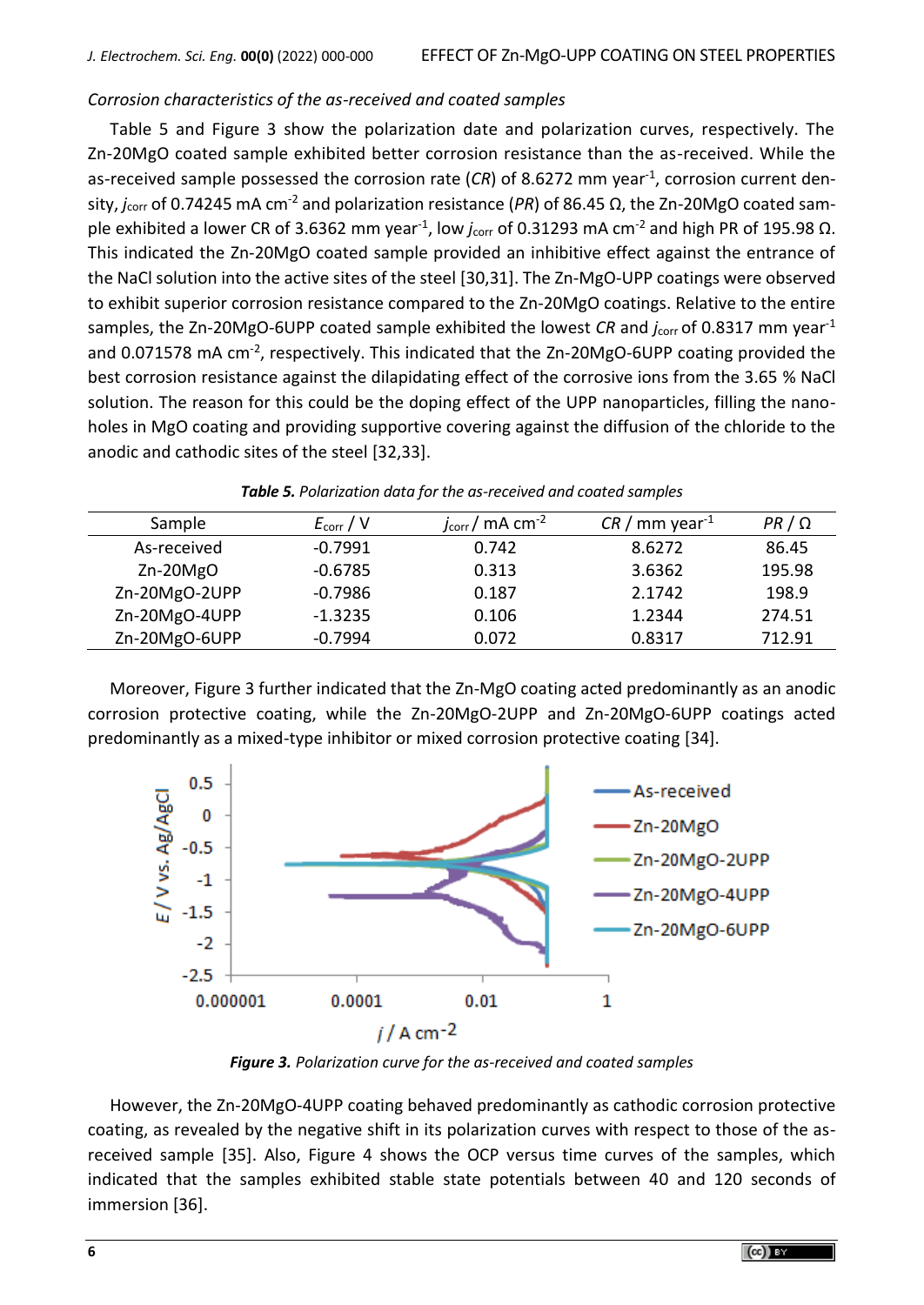

*Figure 4. Open circuit potential for the as-received and coated samples*

#### *Microstructure properties of the coatings*

Some microstructural properties of the Zn-20MgO and Zn-20MgO-6UPP coated steel are shown in Figure 5-Figure 8. The SEM image of the Zn-20MgO coated sample in Figure 5 revealed that the sample exhibited refined surface morphology. The coated surface was observed flake-like structure with few cavities. Conversely, the SEM image of the Zn-20MgO-6UPP coated sample in Figure 6 exhibited more refined grains with nodule structure. The grains and grain boundaries observed on the surface of the Zn-20MgO-6UPP coated sample were smaller than those on the Zn-20MgO coated sample. This could have been the reason for the better corrosion resistance characteristics of the Zn-20MgO-6UPP coated sample. Thus, the small grains and grain boundaries could have prevented the possibility of the grain boundaries to act as crevices for attack by corrosives [37,38]. Therefore, from the examination of SEM image of the Zn-20MgO coated sample, it is expected to exhibit inferior mechanical and corrosion resistance characteristics compared to the Zn-20MgO-6UPP coated sample since microstructure behaviour of materials affects other major properties such as mechanical, corrosion and thermal resistance properties [39]. This shows the unripe plantain peel (UPP) particles exhibit grain refining characteristics. More so, the EDS of the Zn-20MgO coated sample in Figure 5 revealed elements such as C, Si, O, Mg, Na and Fe. However, the EDS of the Zn-20MgO-6UPP coating revealed a larger percentage weight of carbon (C) compared to the carbon content in the Zn-20MgO coating. Calcium (Ca) was also revealed to be present on the surface of the Zn-20MgO-6UPP coating, which is not found on the Zn-20MgO coating. The larger percentage weight of carbon and the Ca in Zn-20MgO-6UPP coating could have been deposited from the unripe plantain peel (UPP) particles.

Furthermore, the XRD profile of the Zn-20MgO and Zn-20MgO-6UPP coated steel shown in Figures 7 and 8, respectively, indicated the predominant crystallographic phases in both coatings are MgO, FeO and SiO. The highest peak intensity phase in the Zn-20MgO coating is the crystal of MgO, which was observed at the intensity of 510 a.u (2 $\theta$  is about 26°). In the Zn-20MgO-6UPP coating, the highest peak intensity phase (a crystal of MgO) was lower; at the intensity of 490 a.u. (2 $\theta$  is about 42°). Although it has been reported that the higher the peak intensity of phases in a coating, the more the stability of the coating and the less the microstructure lattice defects [40]. However, there are indications that the UPP nanoparticles could probably have suppressed the growth of MgO in the matrix of Zn-20MgO-6UPP coating to refine the grains [41-43]. Hence, the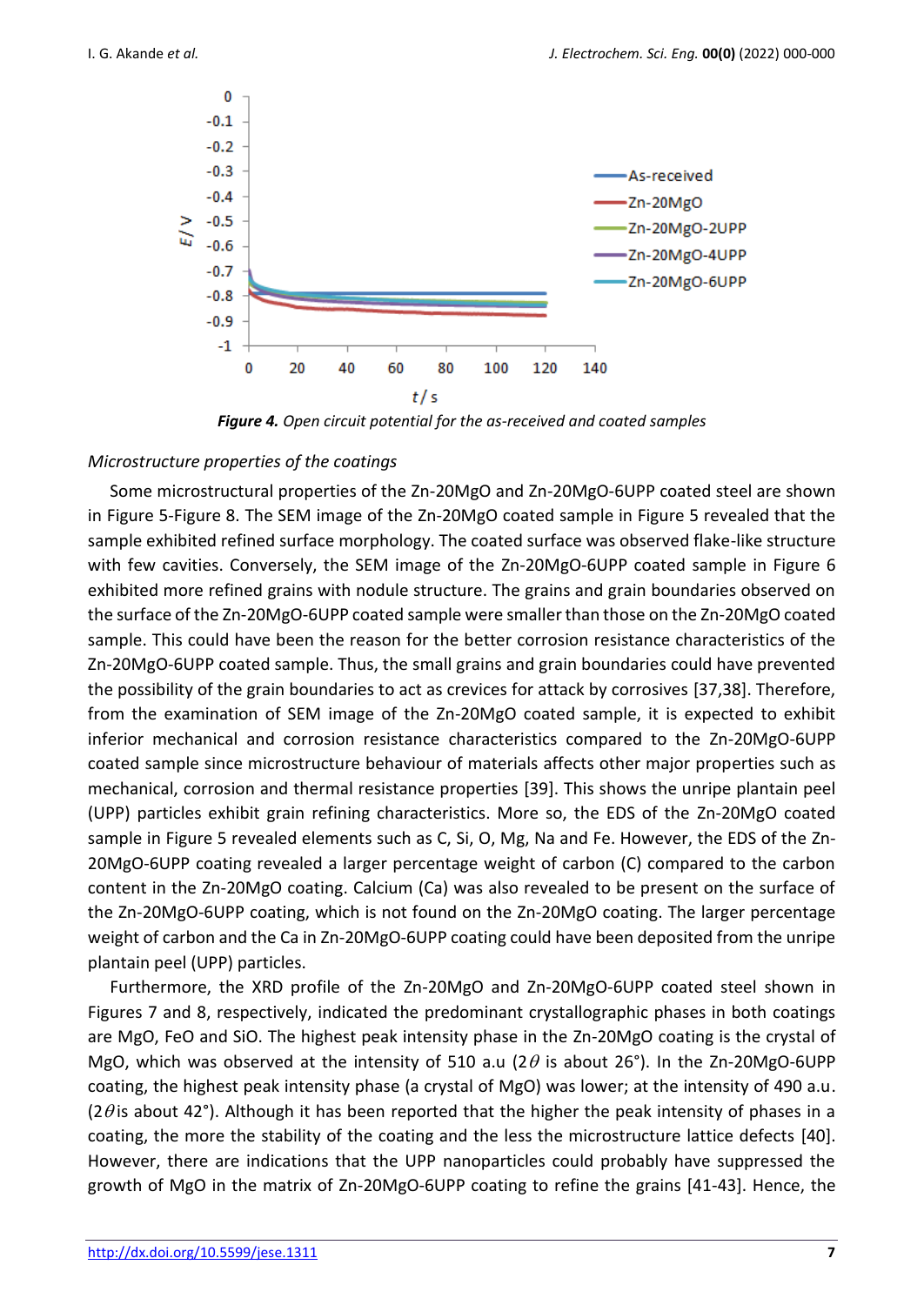peak could also contain some out of sight elements that are not captured with the crystal. More so, the Zn-20MgO-6UPP coating also has a fairly high peak intensity of MgSiO<sub>2</sub>, MgFeO<sub>2</sub> and FeSiO<sub>2</sub> crystallographic phases, which could be beneficial to the mechanical and corrosion-resistant properties of the coating. These high peak intensities revealed that the coatings exhibited microstructural and chemical homogeneity, good texture and high stability [44].



*Figure 5. SEM/EDS images of Zn-20MgO coated steel*



*Figure 6. SEM/EDS images of Zn-20MgO-6UPP coated steel*



*Figure 7. XRD profile of Zn-20MgO coated steel*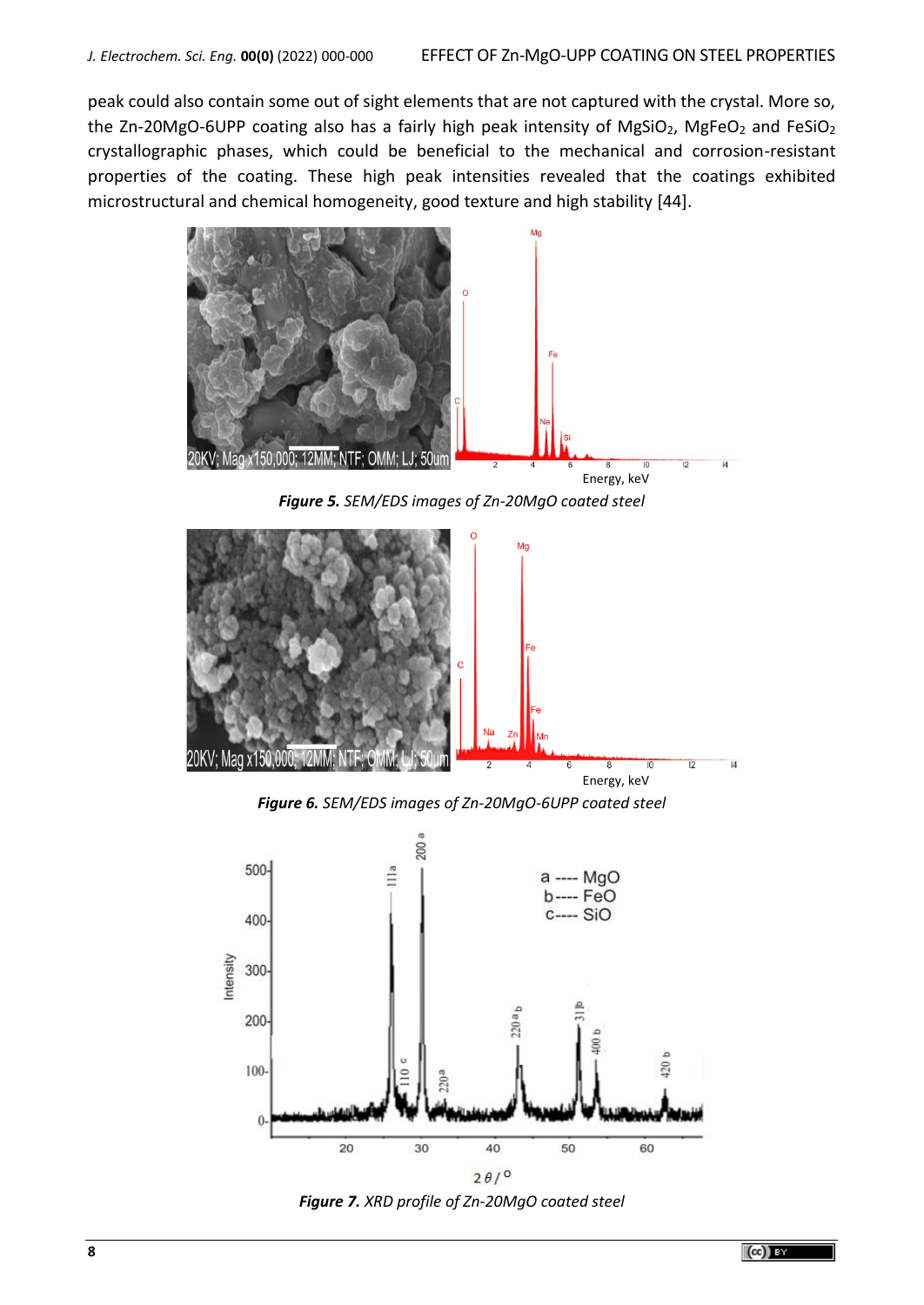

*Figure 8. XRD profile of Zn-20MgO-6UPP coated steel*

#### *Brinell hardness of samples*

The Brinell hardness of the as-received and coated samples is shown in Figure 9. The coated samples exhibited notably high hardness values compared to the as-received samples. This shows that the coatings adhered firmly to the mild steel [45]. The strong adhesion could have resulted from the right choice of the process parameters, such as temperature, which aids the total dissolution of the coating constituents to form formidable layers at the steel-coating interface [46,47]. However, the entire Zn-MgO-UPP coated steel exhibited superior hardness to the MgO coated steel. This indicated that the UPP (unripe plantain peel) nanoparticles provided some grain boundaries strengthening effect, minimizing slip and dislocation of the grains contained in the coatings [48,49]. While the as-received sample exhibited the least hardness of 136.8 kgf mm $^{-2}$ , the Zn-20MgO-6UPP coated sample exhibited the highest hardness value of 245.8 kgf mm<sup>-2</sup>. This signified that the Zn-20MgO-6UPP coating provided the most impervious laminating covering against the indenting force. Moreover, the high UPP nanoparticles could also have significantly reinforced the grain boundaries against slip and dislocation of the grains, thus strengthening the coating appreciably [50].



*Figure 9. Hardness of the as-received and coated samples*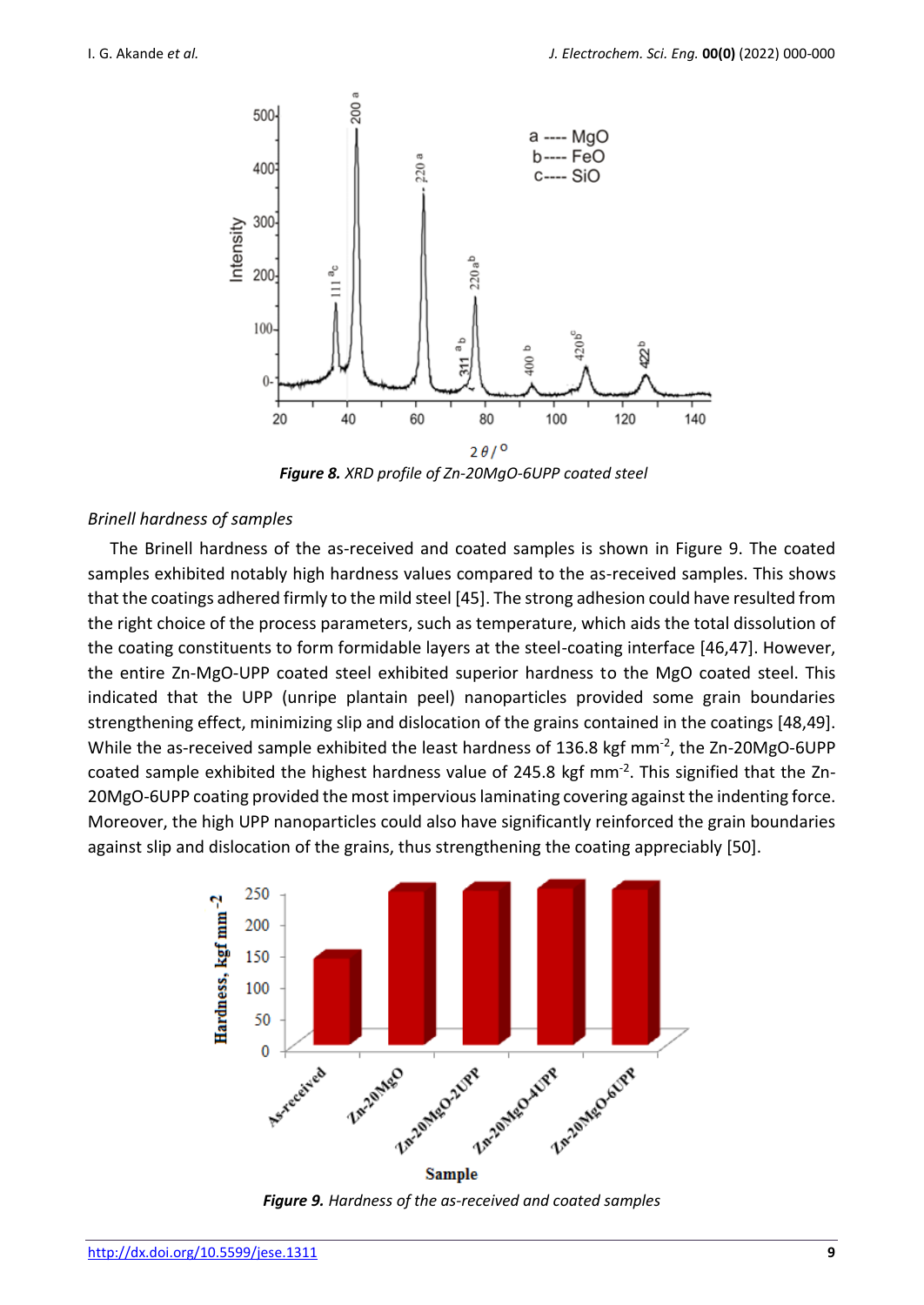# **Conclusions**

- i) From this work, the Zn-MgO coating was observed to exhibit the highest thickness compared to the other coatings. The thickness of the Zn-MgO coating was 389.5 μm.
- ii) More so, the uncoated mild steel sample exhibited the hardness value and corrosion rate of 136.8 kgf mm<sup>-2</sup> and 8.6272 mm year<sup>-1</sup>, respectively, while the Zn-MgO coated mild steel exhibited hardness and corrosion rate of 242.5 kgf mm<sup>-2</sup> and 3.6362 mm year<sup>-1</sup>, respectively. This indicated that the Zn-MgO coating strengthened the steel to some level and also offered some passivating effects in the test medium.
- iii) The optimal performing Zn-MgO-UPP coated steel (sample coated with 20 g  $L^1$  of MgO and 6 g L<sup>-1</sup> UPP) exhibited the hardness and corrosion rate of 245.8 kgf mm<sup>-2</sup> and 0.8317 mm year<sup>-1</sup>, respectively. This indicated that the UPP particles further strengthened the Zn-MgO coating, and also enhanced the passivating ability of the coating.
- iv) Furthermore, the SEM micrographs indicated that the Zn-MgO-UPP coating exhibited a more refined microstructure compared to the Zn-MgO coating. This shows that the UPP nanoparticles exhibited a grain refining tendency. The XRD profile of the coatings also indicated the coatings exhibited high peak intensities. The high peak intensity of MgO and FeO phases and fairly high peak intensity of MgSiO<sub>2</sub>, MgFeO<sub>2</sub> and FeSiO<sub>2</sub> phases revealed that the coatings exhibited microstructural and chemical homogeneity, good texture and high stability.

## **References**

- [1] E. Ohaeri, U. Eduok, J. Szpunar, *International Journal of Hydrogen Energy* **43** (2018) 14584- 14617. <https://doi.org/10.1016/j.ijhydene.2018.06.064>
- [2] M. Shivakumar, M. S. Dharmaprakash, S. Manjappa, K. L. Nagashree, *Portugaliae Electrochimica Acta* **35** (2017) 351-359. <http://dx.doi.org/10.4152/pea.201706351>
- [3] M. Murmu, S. K. Saha, N. C. Murmu, P. Banerjee, *Journal of Molecular Liquids* **278** (2019) 521-535. <https://doi.org/10.1016/j.molliq.2019.01.066>
- [4] O. S. I. Fayomi, I. G. Akande, D. E. Ighravwe, D. O. Aikhuele, *Key Engineering Materials* **886**  (2021) 119-125. <https://doi.org/10.4028/www.scientific.net/KEM.886.119>
- [5] R. A. Rahman Rashid, M. A. Javed, C. Barr, S. Palanisamy, N. Matthews, M. S. Dargusch, *International Journal of Advanced Manufacturing Technology* **117** (2021) 2949-2958. [https:/doi.org/10.1007/s00170-021-07886-7](https://doi.org/10.1007/s00170-021-07886-7)
- [6] W. Wu, Q. Wang, L. Yang, Z. Liu, X. Li, Y. Li, *Journal of Materials Research and Technology* **9** (2020) 12976-12995. <https://doi.org/10.1016/j.jmrt.2020.09.033>
- [7] T. O. Olugbade, *Analytical Letters* **54** (2021) 1055-1067. [https://doi.org/10.1080/000327](https://doi.org/10.1080/000327‌19.2020.1793994) [19.2020.1793994](https://doi.org/10.1080/000327‌19.2020.1793994)
- [8] R. Wang, R. A. Shenoi, A. Sobey, *Journal of Constructional Steel Research* **143** (2018) 331-342. <https://doi.org/10.1016/j.jcsr.2018.01.014>
- [9] J. C. Kurth, P. D. Krauss, S. W. Foster, *Transportation Research Record* **2673** (2019) 2-14. <https://doi.org/10.1177/0361198119855333>
- [10] O. S. I. Fayomi, I. G. Akande, C. Ofo*, Key Engineering Materials* **886** (2021) 159-167. <https://doi.org/10.4028/www.scientific.net/KEM.886.159>
- [11] G. Bahlakeh, B. Ramezanzadeh, M. Ramezanzadeh, *Journal of Cleaner Production* **210** (2019) 872-886. <https://doi.org/10.1016/j.jclepro.2018.11.089>
- [12] A. Arul, S. Sivagnanam, A. Dey, O. Mukherjee, S. Ghosh, P. Das, *RSC Advances* **10** (2020) 13420-13429. <https://doi.org/10.1039/C9RA10018K>
- [13] M. A. Fusco, C. J. Oldham, G. N. Parsons, *Materials* **12** (2019) 672. [https://doi.org/10.3390/](https://doi.org/10.3390/ma12040672) [ma12040672](https://doi.org/10.3390/ma12040672)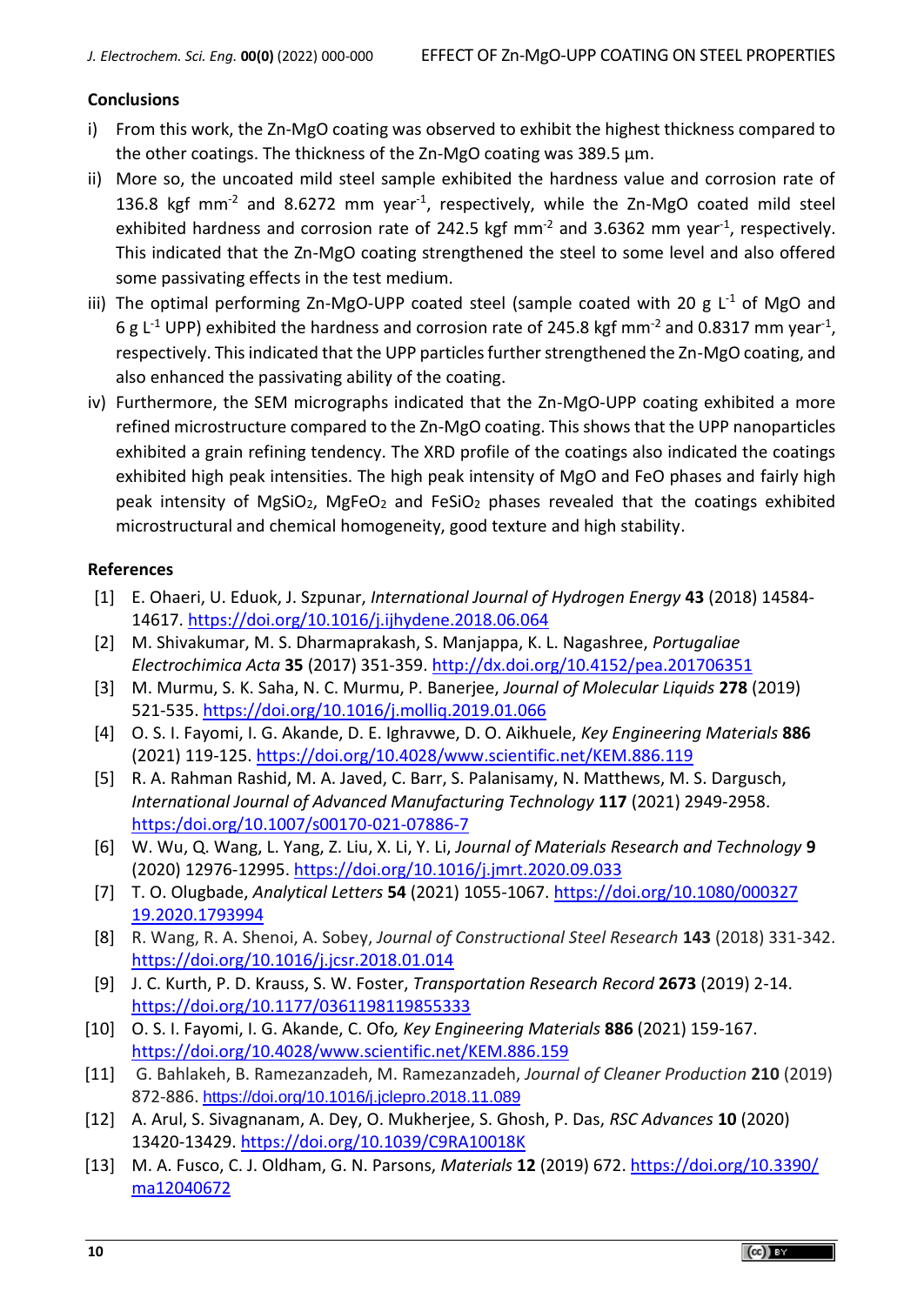- [14] M. Shourgeshty, M. Aliofkhazraei, A. Karimzadeh, *Surface Engineering* **35** (2019) 167-176. <https://doi.org/10.1080/02670844.2018.1432172>
- [15] M. Alizadeh, H. Safaei, *Applied Surface Science* **456** (2018) 195-203. [https://doi.org/10.1016/](https://doi.org/10.1016/j.apsusc.2018.06.095) [j.apsusc.2018.06.095](https://doi.org/10.1016/j.apsusc.2018.06.095)
- [16] O. S. I. Fayomi, G. A. Oluwadare, O. B. Fakehinde, I. G. Akande, W. Nwachia, U. Oziegbe, A. J. Russell, *International Journal of Advanced Manufacturing Technology* **103** (2019) 2621-2625. <https://doi.org/10.1007/s00170-019-03714-1>
- [17] A. Lelevic, F. C. Walsh*, Surface and Coatings Technology* **369** (2019) 198-220. [https://doi.org/](https://doi.org/‌10.1016/j.surfcoat.2019.03.055) [10.1016/j.surfcoat.2019.03.055](https://doi.org/‌10.1016/j.surfcoat.2019.03.055)
- [18] R. Manivannan, S. N. Victoria, *Solar Energy* **173** (2018) 1144-1157. [https://doi.org/10.1016/](https://doi.org/10.1016/j.solener.2018.08.057) [j.solener.2018.08.057](https://doi.org/10.1016/j.solener.2018.08.057)
- [19] A. D. Torkamani, M. Velashjerdi, A. Abbas, M. Bolourchi, P. Maji, *Journal of Composites and Compounds* **3** (2021) 106-113. <https://doi.org/10.52547/jcc.3.2.4>
- [20] R. Bhat, A. C. Hegde, *J. Electrochem. Sci. Eng.* **9(1)** (2019) 9-16. [https://doi.org/10.5599/](https://doi.org/10.5599/jese.565) [jese.565](https://doi.org/10.5599/jese.565)
- [21] R. A. Jassim, M. S. Sando, A. M. Farhan, *Baghdad Science Journal* **19** (2022) 347-354. <https://doi.org/10.21123/bsj.2022.19.2.0347>
- [22] N. LeBozec, D. Thierry, D. Persson, C. K. Riener, G. Luckeneder, *Surface and Coatings Technology* **374** (2019) 897-909. <https://doi.org/10.1016/j.surfcoat.2019.06.052>
- [23] M. Ridosic, E. García-Lecina, A. Salicio-Paz, J. Bajat, *Transactions of the IMF* **98** (2020) 114- 120. <https://doi.org/10.1080/00202967.2020.1748390>
- [24] O. S. I. Fayomi, O. O. Joseph, I. G. Akande, C. K. Ohiri, K. O. Enechi, N. E. Udoye, *Journal of Alloys and Compounds* **783** (2019) 246-255. <https://doi.org/10.1016/j.jallcom.2018.12.312>
- [25] O. A. Adetayo, O. Jubril, *Fuoye Journal of Engineering and Technology* **4** (2019)145-148. <https://doi.org/10.46792/FUOYEJET.V4I1.318>
- [26] J. G. Thakare, C. Pandey, M. M. Mahapatra, R. S. Mulik, *Metals and Materials International* **27** (2021) 1947-1968. <https://doi.org/10.1007/s12540-020-00705-w>
- [27] V. Kumar, K. Balasubramanian, Progress in Organic Coatings **90** (2016) 54-82. [https://doi.org/](https://doi.org/10.1016/j.porgcoat.2015.09.019) [10.1016/j.porgcoat.2015.09.019](https://doi.org/10.1016/j.porgcoat.2015.09.019)
- [28] S. G. Croll, Progress in Organic Coatings **148** (2020) 1-14. [https://doi.org/10.1016/j.porgcoat.](https://doi.org/10.1016/j.porg‌coat.‌2020.105847) [2020.105847](https://doi.org/10.1016/j.porg‌coat.‌2020.105847)
- [29] M. Islam, M. R. Azhar, N. Fredj, T. D. Burleigh, O. R. Oloyede, A. A. Almajid, S. I. Shah, *Surface and Coatings Technology* **261** (2015) 141-148. [https://doi.org/10.1016/j.surfcoat.2014.](https://doi.org/10.1016/j.surfcoat.2014.11.044) 11.044
- [30] O. S. I. Fayomi, I. G. Akande, A. P. I. Popoola, Journal of Bio-and Tribo-Corrosion **4** (2018). 1- 6. <https://doi.org/10.1007/s40735-018-0192-6>
- [31] A. Buyuksagis, A. T. Baydır, M. Dilek, *Protection of Metals and Physical Chemistry of Surfaces* **57** (2021). 211-221. <http://dx.doi.org/10.1134/S2070205120060076>
- [32] R. Zandi Zand, V. Flexer, M. De Keersmaecker, K. Verbeken, M. Adriaens, *International Journal of Electrochemical Science* **10** (2015) 997-1014. [http://hdl.handle.net/1854/LU-](http://hdl.handle.net/1854/LU-5775729)[5775729](http://hdl.handle.net/1854/LU-5775729)
- [33] L. Pan, W. Ding, W. Ma, J. Hu, X. Pang, F. Wang, J. Tao, *Materials & Design* **160** (2018) 1106- 1116. <https://doi.org/10.1016/j.matdes.2018.10.034> T. S. Hamidon, M. H. Hussin, *Progress in Organic Coatings* **140** (2020) 1-12. [https://doi.org/](https://doi.org/‌10.1016/j.porgcoat.2019.105478) [10.1016/j.porgcoat.2019.105478](https://doi.org/‌10.1016/j.porgcoat.2019.105478)
- [34] I. G. Akande, O. O. Oluwole, O. S. I. Fayomi, *Defence Technology* **15** (2019) 526-532. <https://doi.org/10.1016/j.dt.2018.11.001>
- [35] C. Y. Ma, D. Q. Zhao, F. F. Xia, H. Xia, T. Williams, H. Y. Xing, *Ceramics International* **46** (2020) 6115-6123. <https://doi.org/10.1016/j.ceramint.2019.11.075>